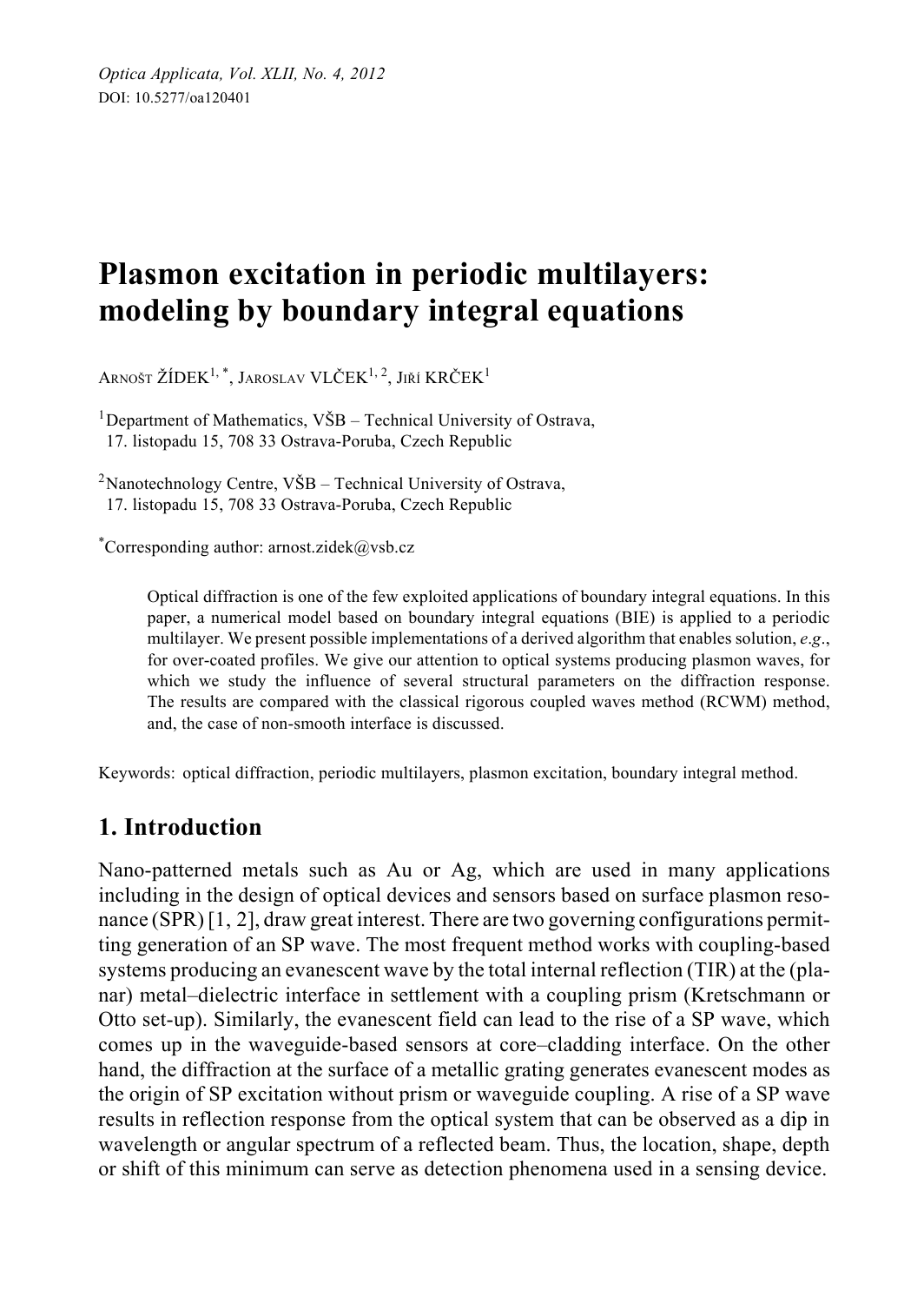Besides more or less complicated experiments, theoretical studies are carried out including theoretical models of electromagnetic wave interaction with geometrically or materially modulated media. In the last three decades, numerous monographs and articles were published dealing with optical scattering, especially diffraction in periodic structures (*e*.*g*., [3–5] and references therein). The various implementations of rigorous coupled waves method (RCWM) and differential method became the most frequently used [6–9]. One of relatively new approaches is based on boundary integral equations (BIE). The purely theoretical background of this method is referred to in [10–12] in the framework of optical diffraction, some typical applications can be found, including the papers [13–15]. The last approach appears very efficient, namely in the cases of more complicated profiles in optical multilayers, for which the other methods appear to be less suitable. The other advantage of the BIE method follows from the fact that only the amplitude coefficients at the boundaries of super- and superstrate are usually checked.

In this article, we aim to show a certain numerical model emerging from BIE applied on a periodic multilayer. We give our attention to optical systems producing plasmon waves, for which we study the influence of several structural parameters on the diffraction response. We introduce the main steps of an obtained algorithm and one of the possible implementations with numerical examples. The results are compared with the classical RCWM method, and the case of a non-smooth interface is discussed. Furthermore, we apply the algorithm on an over-coated profile, where we consider more than two different layers at the same height of the grating, but without any intersection of the boundaries. Finally, we present the method of BIE as an effective tool for solution of problems in plasmonic applications.

## **2. Boundary integral equations**

#### **2.1. Formulation of problem**

We consider an optical structure of  $(K - 1)$  homogeneous layers divided by *K* periodically modulated boundaries with common period  $\Lambda$  in coordinate  $x_1$  and uniform in the *x*<sub>3</sub> direction – see Fig. 1. In the single period we assume *K* smooth boundaries  $S_k$ .  $x_2 = f_k(x_1), x_1 \in [0, \Lambda], \ \kappa = 1, 2, ..., K$  and two fictitious boundaries  $f_0$ :  $x_2 = b_1 >$  $max(f_1)$  in the superstrate and  $f_{K+1}: x_2 = -b_2 < min(f_K)$  in the substrate. In such a way we generate a system of  $(K + 1)$  domains

$$
\Omega^{(\kappa)} = \left\{ \left[ x_1, x_2 \right] \in R^2, x_1 \in \left[ 0, \Lambda \right], f_{\kappa - 1}(x_1) < x_2 < f_{\kappa}(x_1) \right\} \tag{1}
$$

numbered from superstrate to substrate. At each boundary  $S_k$  we introduce the unit normal vector  $\mathbf{n}_{\kappa}$  as the inner one for  $\Omega^{(\kappa)}$ . Any layer is characterized by relative permittivity  $\varepsilon^{(\kappa)}$  and relative permeability  $\mu^{(\kappa)} = 1$ .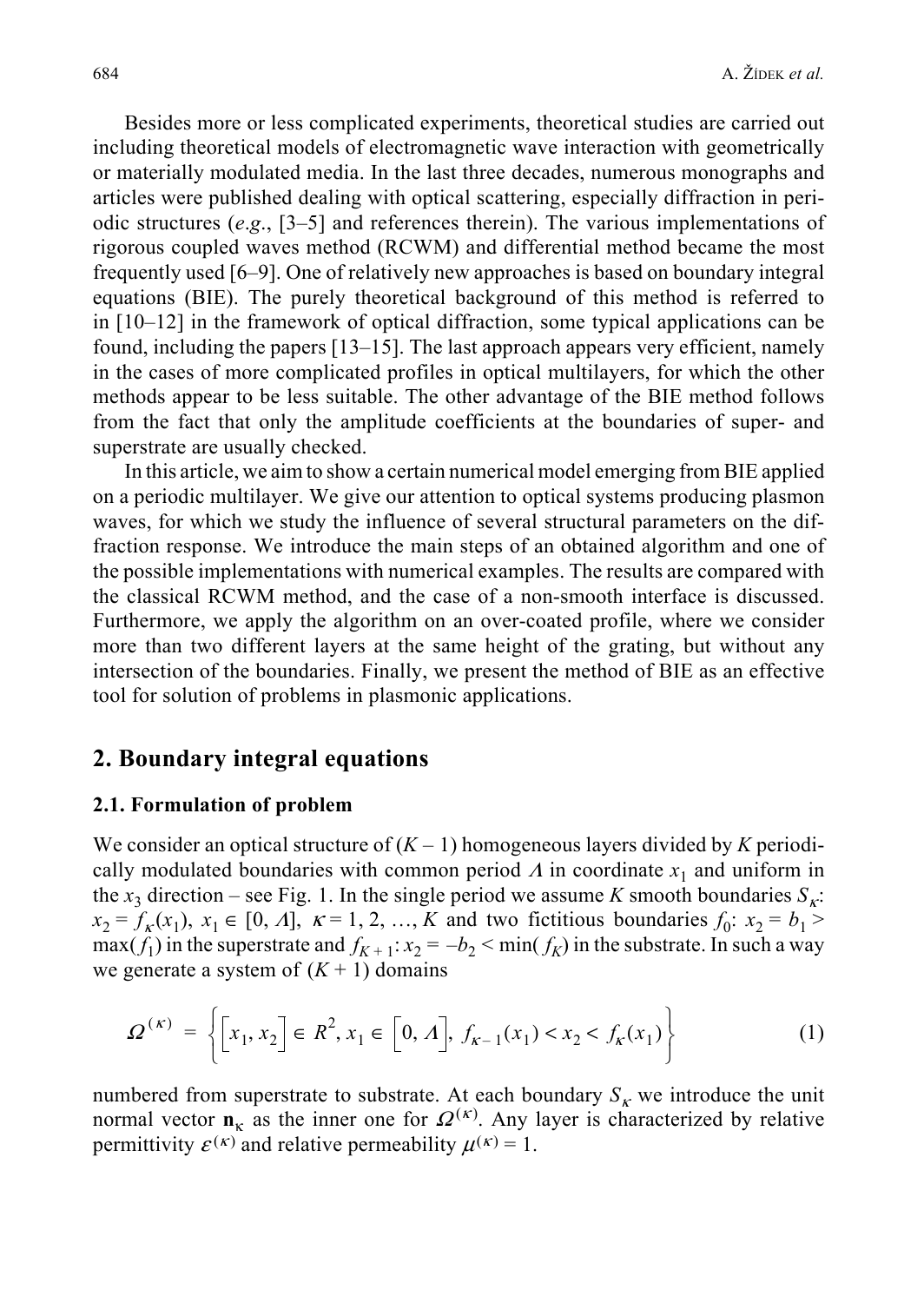

Fig. 1. Multilayer scheme with fictitious boundaries of the regions  $\Omega^{(1)}$ ,  $\Omega^{(\kappa+1)}$ .

Incident monochromatic beam of wavelength  $\lambda$  propagates in the superstrate under incidence angle  $\theta$  with respect to the  $x_2$  axis in the plane  $x_3 = 0$ . The wave vectors are introduced as

$$
\mathbf{k}^{(\kappa)} = \left(\alpha, \gamma^{(\kappa)}, 0\right) \tag{2a}
$$

$$
\alpha = k_0 n^{(1)} \sin(\theta) \tag{2b}
$$

$$
\left[k^{(\kappa)}\right]^2 = \left[k_0 n^{(\kappa)}\right]^2 = \alpha^2 + \left[\gamma^{(\kappa)}\right]^2 \tag{2c}
$$

where  $n^{(k)} = \sqrt{\varepsilon^{(k)} \mu^{(k)}}$  are the indices of refraction and  $k_0 = 2\pi/\lambda$ . As usual, we formulate the problem for basic polarizations of the incident beam. Thus, the spatially dependent complex factors of electromagnetic intensities have the form  $\mathbf{E} = (0, 0, E_3)$ ,  $H = (H_1, H_2, 0)$  in the TE case or  $\mathbf{E} = (E_1, E_2, 0)$ ,  $\mathbf{H} = (0, 0, H_3)$  for TM field. Uniformity of interface in the  $x_3$  coordinate allows us to write the problem as two-dimensional, where we denote  $u(\mathbf{x}) = E_3(x_1, x_2)$  for TE or  $u(\mathbf{x}) = H_3(x_1, x_2)$  for TM wave.

Being an interaction of light electromagnetic wave with material medium, optical diffraction is generally modeled by Maxwell equations with appropriate boundary conditions. The described situation allows us to consider the system of Helmholtz equations

$$
\Delta u^{(\kappa)} + \left(k^{(\kappa)}\right)^2 u^{(\kappa)} = 0 \quad \text{in} \quad \Omega^{(\kappa)}, \ \kappa = 1, \dots, K + 1 \tag{3}
$$

with boundary conditions representing continuity of tangential field components on the smooth boundaries  $S_k$ :

$$
u^{(\kappa)} = u^{(\kappa+1)}, \qquad c_{\kappa} \frac{\partial u^{(\kappa)}}{\partial \mathbf{n}_{\kappa}} = \frac{\partial u^{(\kappa+1)}}{\partial \mathbf{n}_{\kappa}} \qquad \kappa = 1, ..., K \tag{4}
$$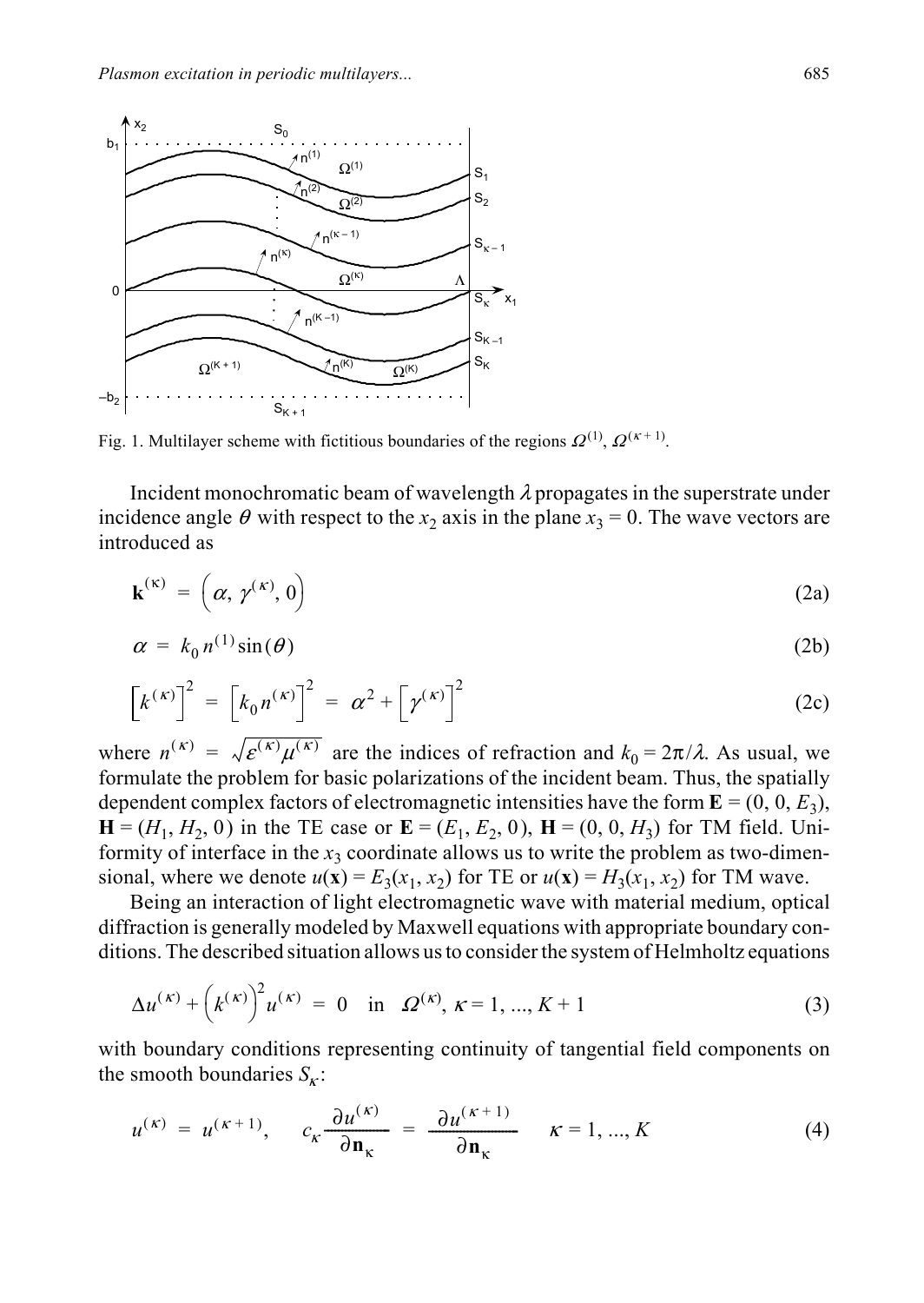where  $c_k = 1$  for TE- and  $c_k = \varepsilon^{(k+1)} / \varepsilon^{(k)}$  for TM-polarized wave. The Sommerfeld radiation conditions  $(x = ||\mathbf{x}||)$ 

$$
\lim_{x \to \infty} \sqrt{x} \left( \frac{\partial u^{(1)}}{\partial x} - ik^{(1)} u^{(1)} \right) = 0 \tag{5a}
$$

$$
\lim_{x \to -\infty} \sqrt{x} \left( \frac{\partial u^{(K+1)}}{\partial x} - ik^{(K+1)} u^{(K+1)} \right) = 0 \tag{5b}
$$

are applied for far fields on fictitious boundaries  $S_0$  and  $S_{K+1}$ . In the superstrate, the total field is expressed as the sum of incident and reflected field

$$
u^{(1)}(\mathbf{x}) + u_{\text{in}}(\mathbf{x}), \quad u_{\text{in}}(\mathbf{x}) = \exp\left[i\left(\alpha x_1 + \gamma_0^{(1+)}\right)x_2\right] \tag{6}
$$

Note that the function  $u_{\text{in}}$  describing a normalized incident wave on a zero diffraction order fulfills the Helmholtz equation in  $\Omega^{(1)}$ . The sign "+" in the superscript relates to a forward wave.

#### **2.2. Integral representation**

If we search for the solution of the Helmholtz equation  $G(\mathbf{x}, \mathbf{y}) = G(\mathbf{x} - \mathbf{y})$  in a strip of the width  $\Lambda$ , for which the term  $\exp(-i\alpha x_1)G$  is periodic in  $x_1$  coordinate with period  $\Lambda$ , then the resulting quasi-periodic function has the form [16]

$$
G(\mathbf{x}, \mathbf{y}) = \frac{1}{2iA} \sum_{m \in \mathbf{Z}} \frac{1}{\gamma_m} \exp\left\{i \left[ \alpha_m (x_1 - y_1) + \gamma_m |x_2 - y_2| \right] \right\} \tag{7}
$$

where  $\alpha_m = \alpha + 2\pi m/A$ ,  $\gamma_m^2 = k^2 - \alpha_m^2$ . The Green function (7) also satisfies Sommerfeld radiation conditions (5), but the series diverges for  $(\mathbf{x} - \mathbf{y}) = \mathbf{0}$ . Nevertheless, we are able to prove [17] that this singularity is of the logarithmical type, so that the difference  $2\pi G(\mathbf{x} - \mathbf{y}) - \ln ||\mathbf{x} - \mathbf{y}||$  is continuous for all **x**, **y**.

To formulate the scattering problem with the help of BIE, we start with the standard integral representation of the function  $u^{(\kappa)}$  in arbitrary point  $\mathbf{x} \in \Omega^{(\kappa)}$  by integrals along the boundary of the domain [18]. Because of periodicity and Sommerfeld conditions the computation is reduced only on the boundaries  $S_k$ ,  $\kappa = 1, ..., K$ .

As we first of all need to determine the fields and their normal derivatives on the boundaries, the limit transition  $\mathbf{x} \in \Omega^{(\kappa)} \to \xi \in S_{\kappa-1} \cup S_{\kappa}$  must be realized in usual way. While the terms with kernel  $G^{(\kappa)}(\mathbf{x}, \eta)$  are continuous on the interface, the potential of double layer has the jump of the size  $\pm 0.5u^{(\kappa)}(\xi)$ , the sign of which corresponds to the normal orientation. We denote  $v^{(k)} = \partial u^{(k)}/\partial \mathbf{n}$  and introduce the operators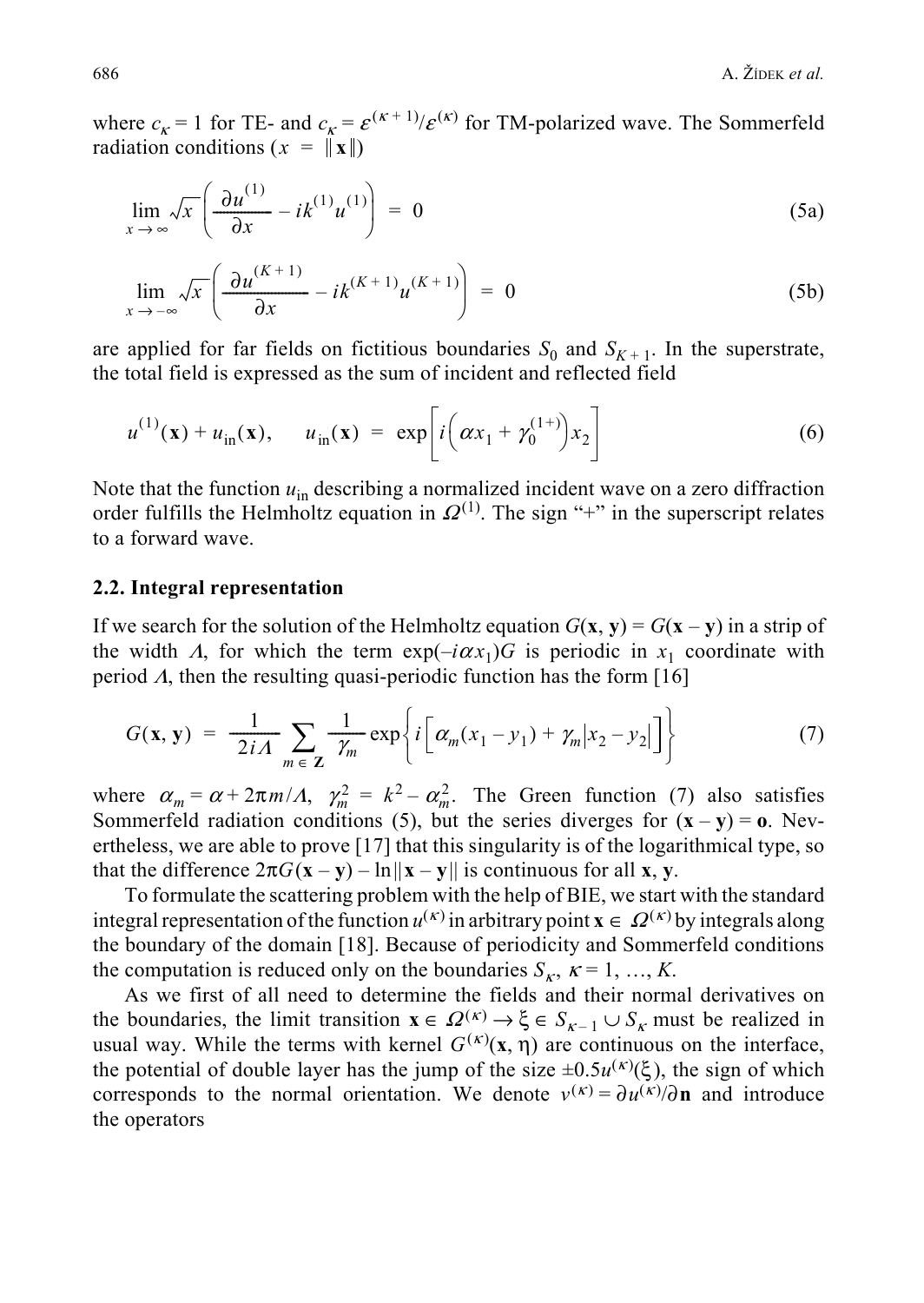$$
V_{\lambda\mu}^{(\kappa)}v^{(\nu)} = 2\int_{S_{\mu}} v^{(\nu)}G^{(\kappa)}(\xi_{\lambda}, \eta_{\mu})\,dI_{\eta}
$$
 (8a)

$$
W_{\lambda\mu}^{(\kappa)}u^{(\nu)} = 2\int\limits_{S_{\mu}} u^{(\nu)} \frac{\partial G^{(\kappa)}(\xi_{\lambda}, \eta_{\mu})}{\partial n_{\mu}} dl_{\eta}
$$
 (8b)

thereby the upper indices relate to a layer and lower ones to actual boundaries. Since two limit processes come true toward the interfaces  $S_{k-1}$  or  $S_k$ , we obtain two equations in any inner region  $\Omega^{(\kappa)}$ .

Finally, the application of boundary conditions (4) leads to the resulting system of boundary integral equations:

$$
u^{(1)}(\xi_1) = -W_{1,1}^{(1)}u^{(1)} + V_{1,1}^{(1)}v^{(1)} - 2u_{in}(\xi_1)
$$
  
\n
$$
u^{(2)}(\xi_1) = W_{1,1}^{(2)}u^{(1)} - c_1V_{1,1}^{(1)}v^{(1)} - W_{1,2}^{(2)}u^{(2)} + V_{1,2}^{(2)}v^{(2)}
$$
  
\n...  
\n
$$
u^{(\kappa)}(\xi_{\kappa}) = W_{\kappa,\kappa-1}^{(\kappa)}u^{(\kappa-1)} - c_{\kappa-1}V_{\kappa,\kappa-1}^{(\kappa)}v^{(\kappa-1)} - W_{\kappa,\kappa}^{(\kappa)}u^{(\kappa)} + V_{\kappa,\kappa}^{(\kappa)}v^{(\kappa)}
$$
  
\n
$$
u^{(\kappa+1)}(\xi_{\kappa}) = W_{\kappa,\kappa}^{(\kappa+1)}u^{(\kappa)} - c_{\kappa}V_{\kappa,\kappa}^{(\kappa+1)}v^{(\kappa)} - W_{\kappa,\kappa+1}^{(\kappa+1)}u^{(\kappa+1)} + V_{\kappa,\kappa+1}^{(\kappa+1)}v^{(\kappa+1)}
$$
  
\n...

$$
u^{(K)}(\xi_K) = W_{K,K-1}^{(K)} u^{(K-1)} - c_{K-1} V_{K,K-1}^{(K)} v^{(K-1)} - W_{K,K}^{(K)} u^{(K)} + V_{K,K}^{(K)} v^{(K)}
$$
  

$$
u^{(K+1)}(\xi_K) = W_{K,K}^{(K+1)} u^{(K)} - c_K V_{K,K}^{(K+1)} v^{(K)}
$$

Considering  $u^{(K+1)} = u^{(K)}$  in the last equation, we obtained a 2*K*-dimensional problem for the same number of unknown functions  $u^{(k)}$ ,  $v^{(k)}$ ,  $k = 1, 2, ..., K$ , so that the solution will be unique. Obviously, the fields  $u^{(K+1)}$ ,  $v^{(K+1)}$  follow from boundary conditions on the last interface.

#### **2.3. Reflectance and transmittance**

These parameters serve as basic characteristics of an optical system for the given angle of incidence and wavelength. We will determine them using diffraction coefficients  $\rho_m$  and  $\tau_m$  of reflected and transmitted modes. They correspond to the coefficients of Rayleigh expansion of the planar optical beam in the semi-infinite regions outside the multilayer: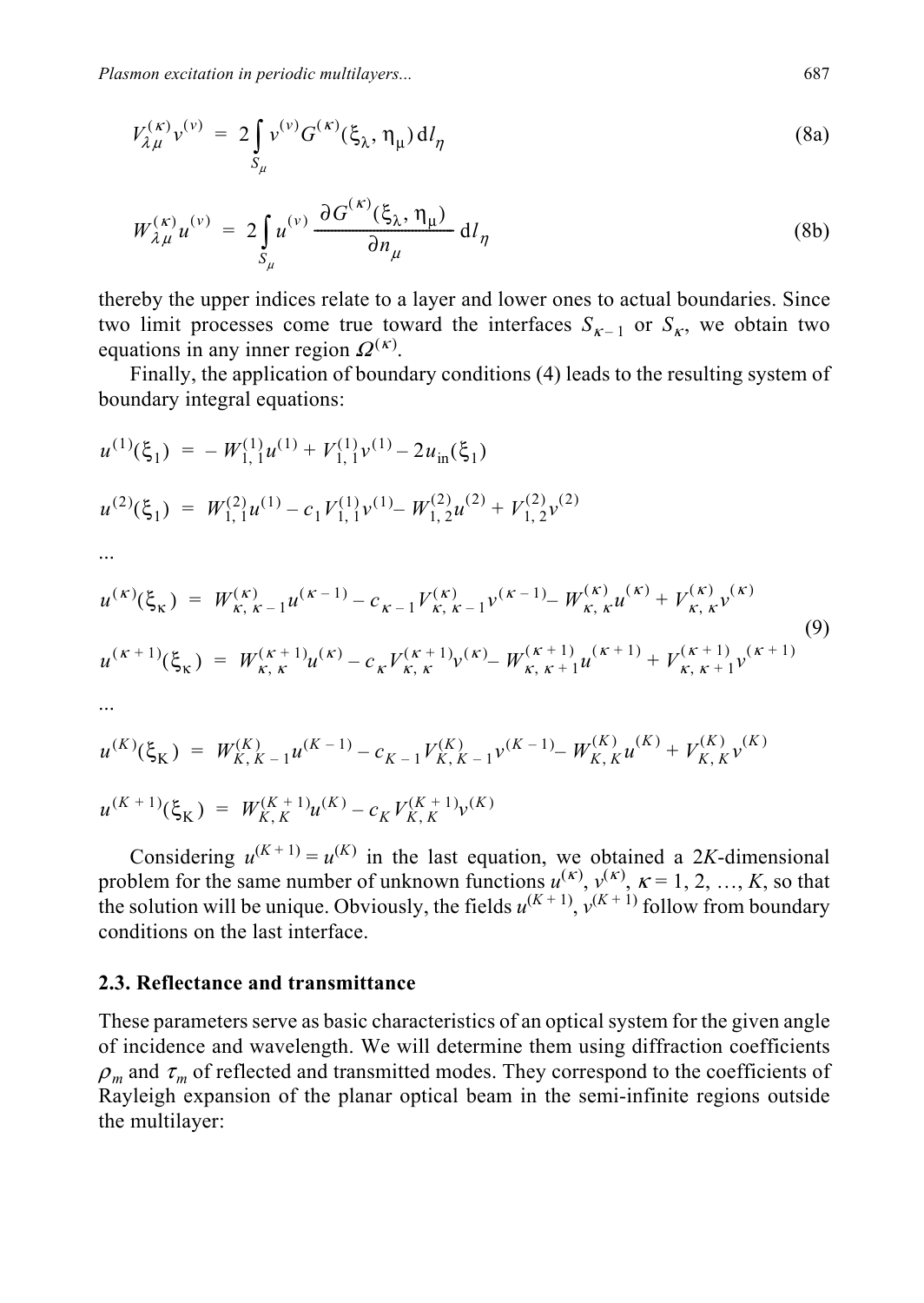$688$  A.  $\check{Z}$ ipek *et al.* 

$$
u^{(1)}(\mathbf{x}) = \sum_{m \in \mathbf{Z}} \rho_m^{(1-)} \exp\bigg[i\bigg(\alpha_m x_1 + \gamma_m^{(1-)} x_2\bigg)\bigg], \quad x_2 > b_1 > 0 \tag{10}
$$

$$
u^{(K+1)}(\mathbf{x}) = \sum_{m \in \mathbf{Z}} \tau_m^{(K+1)} \exp\bigg[i\bigg(\alpha_m x_1 + \gamma_m^{(K+1+)} x_2\bigg)\bigg], \quad x_2 < -b_2 < 0 \tag{11}
$$

Together we can represent these fields by integral formulas including boundary conditions, so that we can calculate amplitude coefficients of the arbitrary mode in the integral form comparing both representations at any diffraction order. Finally, the reflectance  $R_m$  and transmittance  $T_m$  of the *m*-th mode are real characteristics defined as

$$
R_m = \left| \rho_m^{(1-)} \right|^2 \frac{\operatorname{Re} \left( \gamma_m^{(1-)} \right)}{\operatorname{Re} \left( \gamma_m^{(1+)} \right)} \tag{12a}
$$

$$
T_m = \left| \frac{\tau_m^{(K+1)}}{c_K} \right|^2 \frac{\text{Re}\left(\gamma_m^{(K+1+)}\right)}{\text{Re}\left(\gamma_0^{(1+)}\right)} \tag{12b}
$$

#### **3. Numerical solution**

#### **3.1. Parametrization**

Let  $\mathbf{p}_{\mu}(t) = (p_{\mu 1}(t), p_{\mu 2}(t)), t \in [0, 2\pi], v = 1, ..., K$  be a parametrization of the boundary  $S_{\mu}$ . Thus, we have  $\eta_{\mu} = \mathbf{p}_{\mu}(t)$ ,  $t \in [0, 2\pi]$  with normal vector

$$
\mathbf{n}_{\mu}(t) = (-\dot{p}_{\mu 2}(t), \dot{p}_{\mu 1}(t)), \quad \|\mathbf{n}_{\mu}\| = n_{\mu}(t) = \sqrt{\dot{p}_{\mu 1}^2 + \dot{p}_{\mu 2}^2}
$$
(13)

In the integral operators, the points  $\xi$ ,  $\eta$  can lie on the same boundary or on different neighboring interfaces  $S_{\lambda}$ ,  $S_{\mu}$ . Therefore, the periodical Green function (7) need be written as

$$
G^{(\kappa)}(s,t) = \sum_{m \in \mathbb{Z}} G_m^{(\kappa)}(\mathbf{p}_{\lambda}(s), \mathbf{p}_{\mu}(t))
$$
\n(14)

If  $\lambda = \mu$ , nothing but kernels of the operators  $V_{uu}^{(\kappa)}$  and  $W_{uu}^{(\kappa)}$  exhibit singularity in the system (9). The operator  $W_{\mu\nu}^{(\kappa)}$  remains continuous on the boundary [19] assuming that the parametrization used is twice differentiable. In the operator  $V_{\mu\mu}^{(\kappa)}$ the logarithmical term can be expressed by harmonic series  $V_{\mu\mu}^{(\kappa)}$  and  $W_{\mu\mu}^{(\kappa)}$  $W^{(\kappa)}_{\mu\mu}$ 

$$
\ln \|p_{\mu}(s) - p_{\mu}(t)\| = \sum_{m \neq 0} \frac{\exp[-im(s-t)]}{2|m|} \tag{15}
$$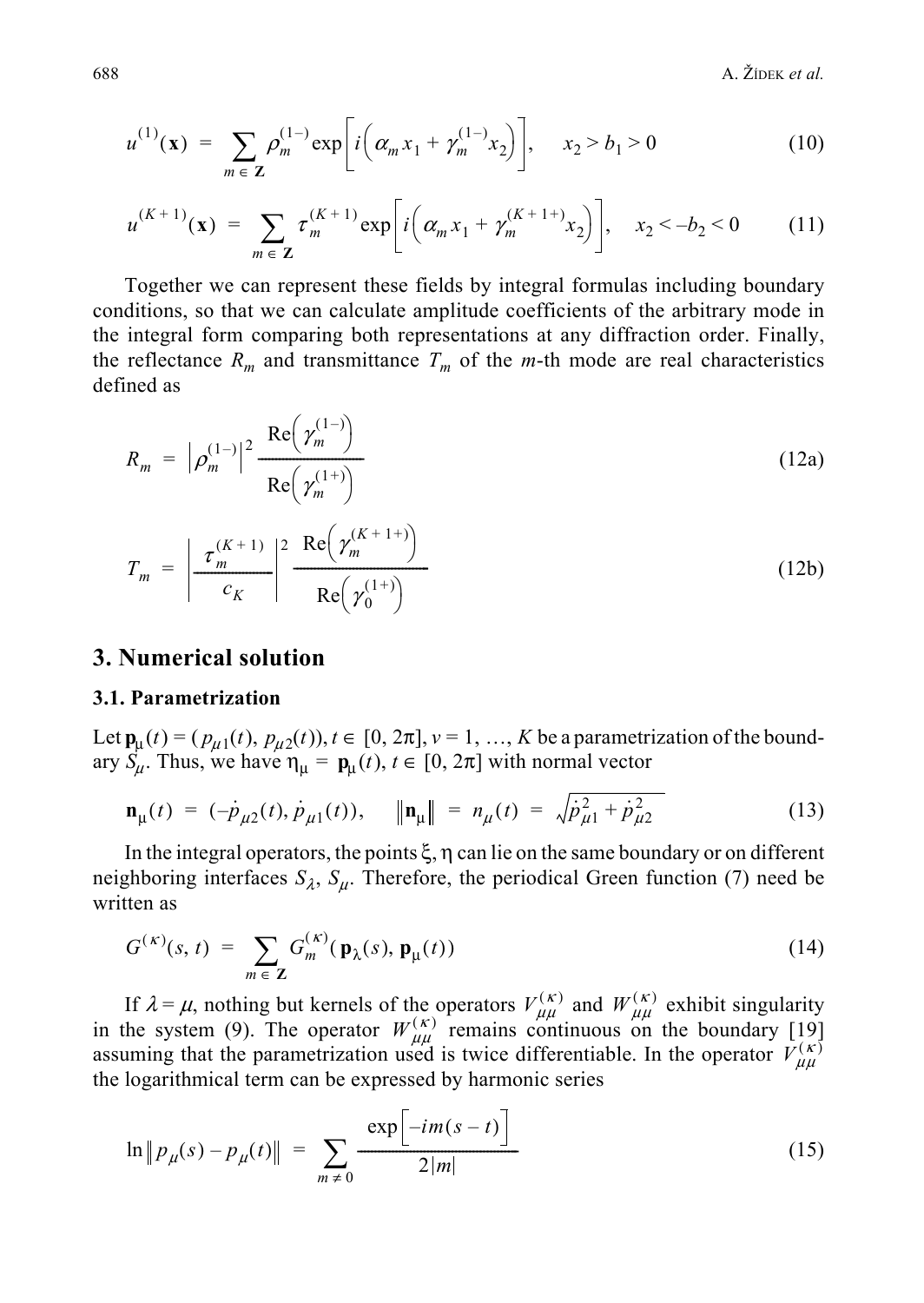being unchanged in all layers  $\Omega^{(\kappa)}$  [17]. Thus, the singular kernel of operator  $V_{\mu\mu}^{(\kappa)}$  must be split as follows:

$$
G^{(\kappa)}(s,t) = G_0^{(\kappa)}(s,t) + \sum_{m \neq 0} \left\{ G_m^{(\kappa)}(s,t) - \frac{1}{2\pi} \frac{\exp[-im(s-t)]}{2|m|} \right\} + \frac{1}{2\pi} \sum_{m \neq 0} \frac{\exp[-im(s-t)]}{2|m|} \tag{16}
$$

Correspondingly we write the single layer operator as the sum  $V_{\mu\nu}^{(k)} = K_{\mu\nu}^{(k)} + L$ , because the first two right-hand side terms of (16) represent the kernel of the compact operator  $K_{\mu\mu}^{(\kappa)}$ , and, the last one is the kernel of the singular operator *L*.  $V_{\mu\mu}^{(\kappa)} = K_{\mu\mu}^{(\kappa)}$ 

#### **3.2. Discretization**

We can use several methods that differ by the accuracy or by suitability for a given problem. Among many published resources we briefly mention the monograph [20], which covers the problems of electromagnetism. Here, we will exploit an implementation of the collocation method [21]. We choose  $(2N + 1)$  equidistant collocation points from the interval [0,  $2\pi$ ] on all the boundaries  $S_k$ , so that  $s_j = 2\pi j/(2N + 1)$ ,  $\hat{u} = 0, 1, ..., 2N$ . Further, we represent the functions  $u^{(k)}$  and  $v^{(k)}$  on the interval [0,  $2\pi$ ] with respect to the trigonometric interpolation basis of functions

$$
\phi_n(t) = \frac{1}{2N+1} \sum_{l=-N}^{N} \exp\left(-\frac{2\pi i n l}{2N+1}\right) \exp\left(i l t\right), \quad n = 0, 1, 2, ..., 2N \tag{17}
$$

as the linear combinations

$$
u^{(\kappa)}(t) = \sum_{n=0}^{2N} u_n^{(\kappa)} \phi_n(t)
$$
 (18a)

$$
v^{(\kappa)}(t) = \sum_{n=0}^{2N} v_n^{(\kappa)} \phi_n(t)
$$
 (18b)

It can be easily proven that  $\phi_n(s_j) = \delta_{nj}$ , therefore, the coefficients of series are exactly equal to the values in collocation points, *i.e.*,  $u^{(\kappa)}(s_n) = u_n^{(\kappa)}$ ,  $v^{(\kappa)}(s_n) = v_n^{(\kappa)}$ .

#### **3.3. Numerical integration**

Generally, a computation of integrals uses quadrature rules; however, we can exploit the simple trapezoidal method with sufficient accuracy. We choose again  $(2N + 1)$  points  $t_k = 2\pi k/(2N + 1)$ ,  $k = 0, 1, ..., 2N$  in the integration interval, so that the computation scheme ( $e.g.,$  for a functional *W* applied to periodical function  $u$ ) has the form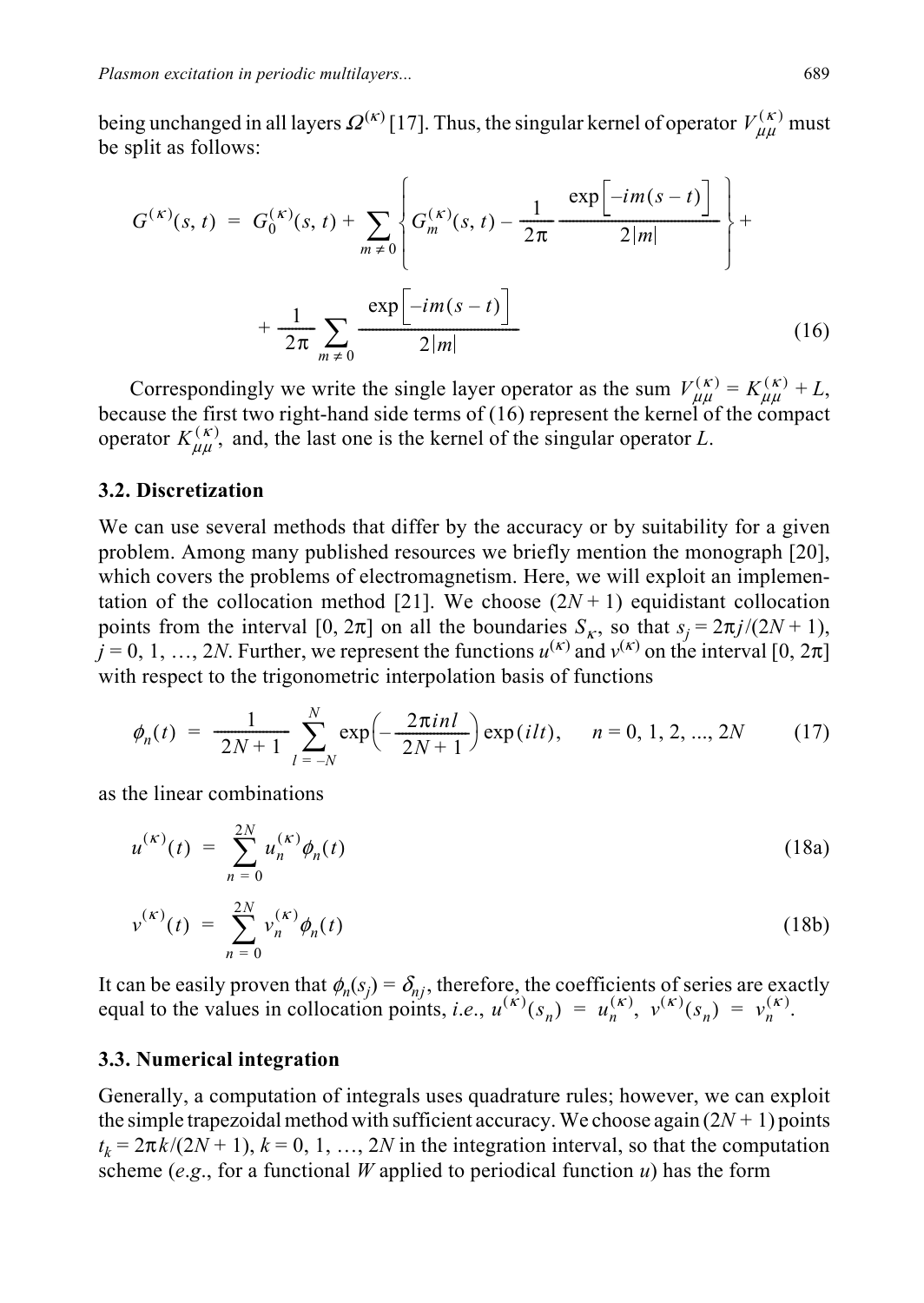$$
W_{\lambda\mu}^{(\kappa)}u_n^{(\nu)}(s_j,t) = 2\int\limits_0^{2\pi} u^{(\nu)}(t)\mathbf{n}_{\mu}(t)\cdot\nabla G^{(\kappa)}(s_j,t)dt \approx \sum_{k=0}^{2N} W_{\lambda\mu,jk}^{(\kappa)}u_k^{(\nu)} \tag{19}
$$

$$
W_{\lambda\mu,\ jk}^{(\kappa)} = \frac{4\pi}{2N+1} u^{(\nu)}(t_k) \mathbf{n}_{\mu}(t_k) \cdot \nabla G^{(\kappa)}\!\!\left(\mathbf{p}_{\lambda}(s_j), \mathbf{p}_{\mu}(t_k)\right) \tag{20}
$$

Using the decomposition (16), we similarly obtain for the second operator with regular kernel

$$
K_{\lambda\mu}^{(\kappa)} = V_{\kappa}^{(\kappa)} - L \tag{21a}
$$

$$
K_{\lambda\mu}^{(\kappa)} v^{(\nu)}(s_j, t) \approx \sum_{k=0}^{2N} K_{\lambda\mu, jk}^{(\kappa)} v_k^{(\nu)}
$$
 (21b)

Analytical calculation of the singular operator *L* consists in direct analytical integration,

$$
Lv^{(k)}(s_j, t) \approx \sum_{k=0}^{2N} L_{jk} v_k^{(k)}
$$
 (22a)

$$
L_{jk} = \sum_{\substack{l = -N \\ l \neq 0}}^{N} \frac{1}{|l|} \exp\left[\frac{2\pi i l(j-k)}{2N+1}\right]
$$
 (22b)

Obtained results allow us to transform the system (9) into an algebraic problem for unknown values of the fields  $u^{(k)}$  and  $v^{(k)}$  in collocation points. We write this one in a matrix form

$$
\mathbf{A} \cdot \mathbf{w} = \mathbf{b} \tag{23a}
$$

$$
\mathbf{w} = \begin{bmatrix} \mathbf{u}^{(1)} & \mathbf{v}^{(1)} & \dots & \mathbf{u}^{(K)} & \mathbf{v}^{(K)} \end{bmatrix}^T
$$
 (23b)

$$
\mathbf{b} = \begin{bmatrix} -2\mathbf{u}_{\mathbf{in}} & \mathbf{0} & \dots & \mathbf{0} \end{bmatrix}^T
$$
 (23c)

where the matrix **A** is block-wise structured with the sub-matrices ( $\kappa = 2, ..., K$ )

$$
\mathbf{A}_{1}^{(1)} = \begin{bmatrix} \mathbf{W}_{1,1}^{(1)} + \mathbf{I} & \mathbf{V}_{1,1}^{(1)} \end{bmatrix} \tag{24a}
$$

$$
\mathbf{A}_{K}^{(K+1)} = \begin{bmatrix} -\mathbf{W}_{K,K}^{(K+1)} + \mathbf{I} & c_{k}(\mathbf{K}_{K,K}^{(K+1)} + \mathbf{L}) \end{bmatrix}
$$
(24b)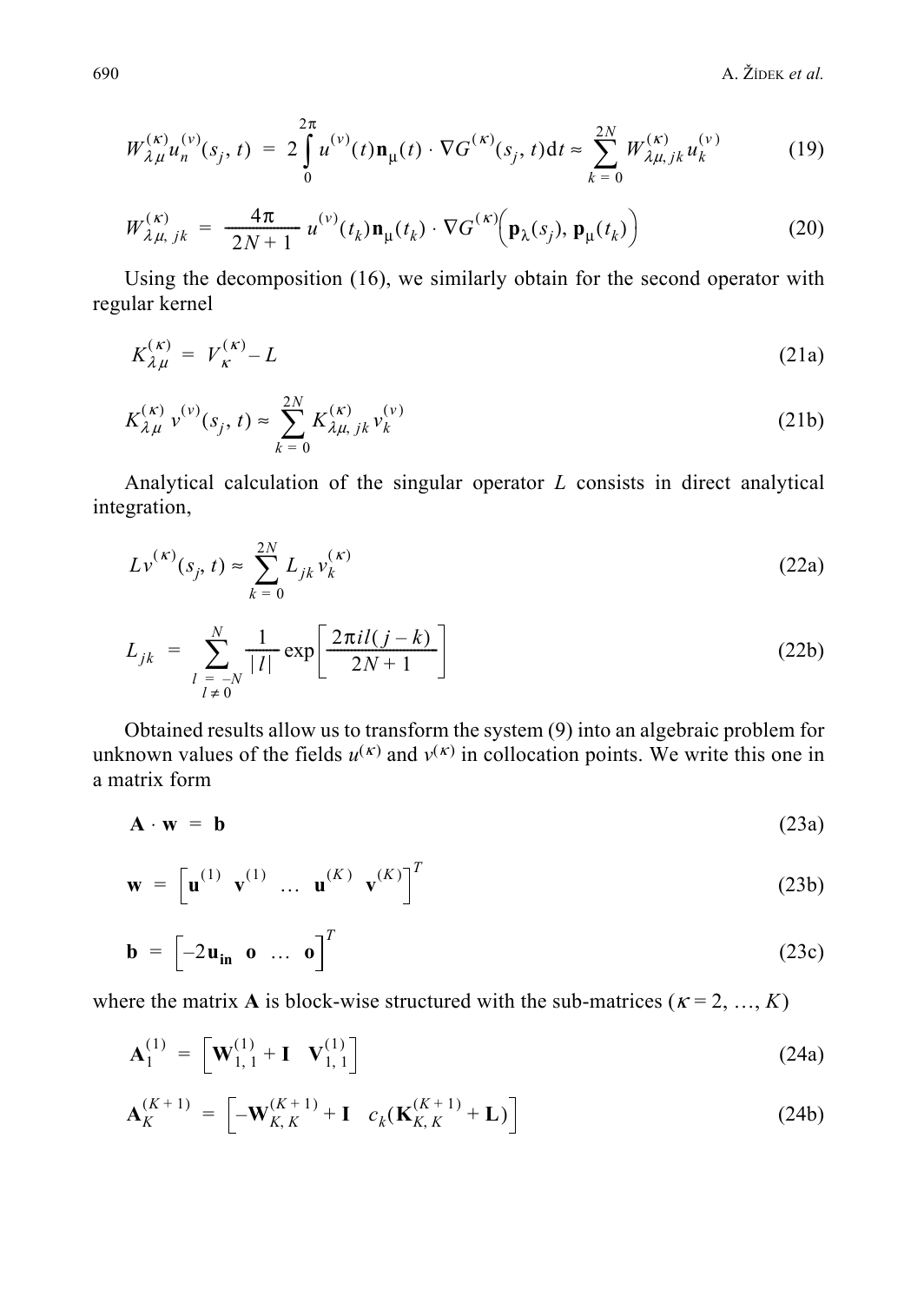$$
\mathbf{A}_{\kappa-1}^{(\kappa)} = \begin{bmatrix} -\mathbf{W}_{\kappa-1,\ \kappa-1}^{(\kappa)} & c_{\kappa-1}(\mathbf{K}_{\kappa-1,\ \kappa-1}^{(\kappa)} + \mathbf{L}) \\ \mathbf{W}_{\kappa,\ \kappa-1}^{(\kappa)} & c_{\kappa-1} \mathbf{V}_{\kappa,\ \kappa-1}^{(\kappa)} \end{bmatrix}
$$
(24c)

$$
\mathbf{A}_{\kappa}^{(\kappa)} = \begin{bmatrix} \mathbf{W}_{\kappa-1,\kappa}^{(\kappa)} + \mathbf{I} & -\mathbf{V}_{\kappa-1,\kappa}^{(\kappa)} \\ \mathbf{W}_{\kappa,\kappa}^{(\kappa)} + \mathbf{I} & -(\mathbf{K}_{\kappa,\kappa}^{(\kappa)} + \mathbf{L}) \end{bmatrix}
$$
(24d)

The matrix elements are computed by formulas (21–23) thereby **I** and **o** denote the identity and zero matrices, respectively. Further, **u**, **v** and  $\mathbf{u}_{in}$  are the  $(2N + 1)$ -dimensional vectors containing coefficients of the series (18).

#### **3.4. The case of non-smooth boundary**

The presented algorithm is based on the assumption that the normal vector exists in any point of interface. If this condition does not hold, the further steps depend on the disturbance type. In many cases, this fact can be expressed analytically through limit transition of the boundary [18]. The more sophisticated way consists in the introducing especial functions spaces and operators over them [10]. On the other hand, it suffices in some practical computations to care so that the collocation point does not fall into singularity on the boundary.





Here, we propose a smoothing of boundary profile to compensate points with a non-existing normal vector. We will demonstrate this idea for the rectangular binary profile – see Fig. 2. In the neighborhood of the corners, we replace the part containing a jump by one quarter of the period of the function sinus with appropriately chosen properties. Thus, the smoothing function can be written as  $0.5h\sin(2\pi x_1/L)$ , where *h* is the profile height, and, the period  $L < \Lambda$  satisfies the conditions  $L/2 < d$ ,  $L/2 < \Lambda - d$ with *d* denoting the width of the lamel. The parametrization  $p(t) = (p_1(t), p_2(t))$ ,  $t \in [0, 2\pi]$  of the smoothed profile takes the form

$$
p_1(t) = \frac{A}{2\pi}t\tag{25a}
$$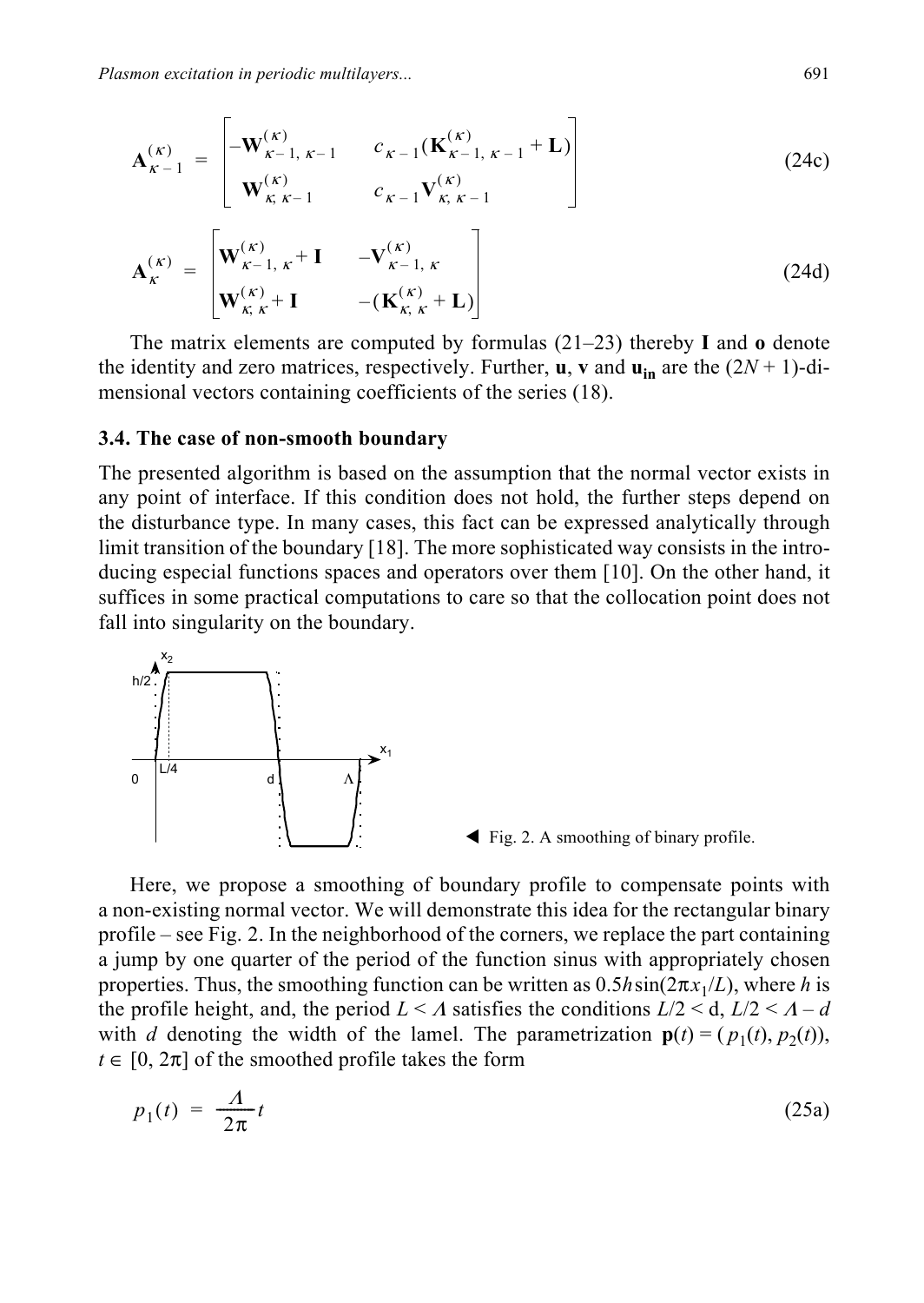$$
p_2(t) = \frac{h}{2} \begin{cases} \sin\left(\frac{A}{L}t\right), & t \in \left[0, \frac{\pi L}{2A}\right] \\ 1, & t \in \left[\frac{\pi L}{2A}, \frac{2\pi}{A}\left(d - \frac{L}{4}\right)\right] \\ -\sin\left[\frac{A}{L}\left(t - \frac{2\pi d}{A}\right)\right], & t \in \left[\frac{2\pi}{A}\left(d - \frac{L}{4}\right), \frac{2\pi}{A}\left(d + \frac{L}{4}\right)\right] \\ -1, & t \in \left[\frac{2\pi}{A}\left(d + \frac{L}{4}\right), \frac{2\pi}{A}\left(A - \frac{L}{4}\right)\right] \\ \sin\left[\frac{A}{L}\left(t - 2\pi\right)\right], & t \in \left[\frac{2\pi}{A}\left(A - \frac{L}{4}\right), 2\pi\right] \end{cases}
$$
(25b)

It can be easily proven that this parametrization is differentiable in the link-up points. Note that the described approach can be extended for other profiles and smoothing functions.

# **4. Results and discussion**

#### **4.1. BIE vs. RCWM**

The described computing scheme was implemented in MATLAB code and tested at first for the sine boundary between air ( $\varepsilon$ <sup>(1)</sup> = 1) and glass (SiO<sub>2</sub>,  $\varepsilon$ <sup>(2)</sup> = 2.25) on the wavelength  $\lambda$  = 632.8 nm. The period  $\Lambda$  and depth  $h$  of the interface were chosen as 300 nm and 24 nm, respectively. The highest considered diffraction order  $N = 24$ was equal to the discretization factor, and therefore 49 collocation points. The results were successfully compared to the data obtained by the RCWM with 20 parallel binary sub-layers and the same number of diffraction orders. The reflectance and transmittance data for both basic polarizations by the incidence angle 45° and diffraction orders 0 and –1 are summarized in Tab. 1. We could obtain better agreement with the benchmark using more effective quadrature rules for computation of integrals instead of the trapezoidal method.

|      | Reflectance $R_{\rm c}$ |             | Transmittance $Ts$ |             | Reflectance $R_n$ |             | Transmittance $T_n$ |             |
|------|-------------------------|-------------|--------------------|-------------|-------------------|-------------|---------------------|-------------|
| N    | <b>BIE</b>              | <b>RCWM</b> | <b>BIE</b>         | <b>RCWM</b> | <b>BIE</b>        | <b>RCWM</b> | <b>BIE</b>          | <b>RCWM</b> |
| $-1$ |                         |             | 0.0015             | 0.0016      |                   |             | 0.0012              | 0.0011      |
|      | 0.0900                  | 0.0900      | 0.9088             | 0.9083      | 0.0083            | 0.0083      | 0.9907              | 0.9906      |

T a b l e 1. The results comparison of two computational models.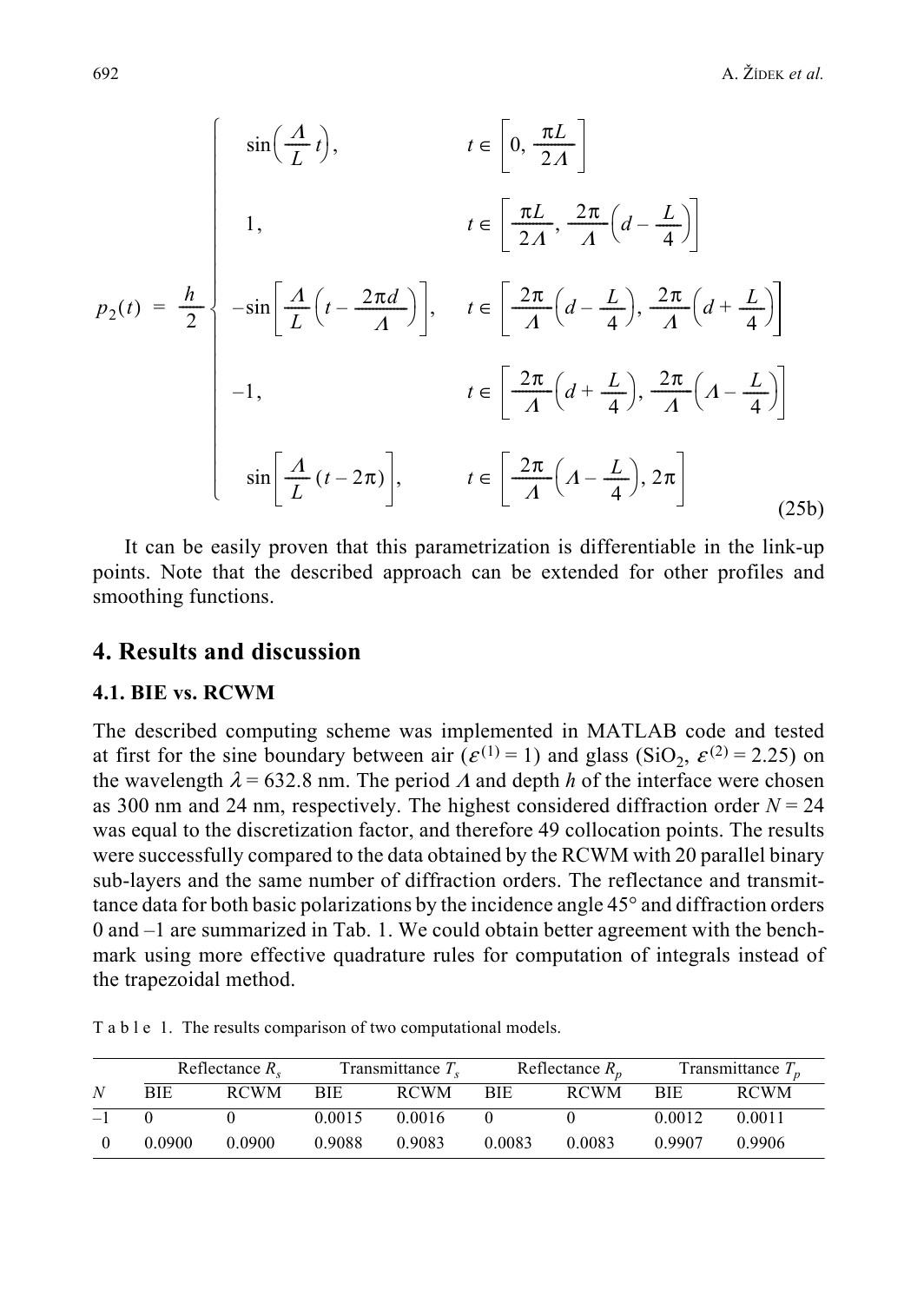

Fig. 3. A comparison of BIE algorithm to RCWM (the highest discretization order *N* = 35) for the diffraction orders  $0$  (**a**) and  $-1$  (**b**).

In order to ascertain the smoothing effect, we modeled diffraction response from lamellar grating with period  $\Lambda$  = 400 nm, height  $h$  = 120 nm and width of lamellas 200 nm. Figure 3 shows the reflectance and transmittance at the diffraction orders 0 and –1 calculated for *s*-polarized incident wave using the rigorous coupled wave method and by the presented BIE algorithm with sine smoothing  $(L = 140 \text{ nm})$ . Also, the alternative simulation showed satisfactory agreement of both methods even for a quite broad testing interval of the period *L* from 80 to 200 nm. Obviously, the degree of discretization must be increased for lower values of *L* that adversely influences the accuracy of results. On the other hand, a widening of the smoothing period leads to the loss of the binary character of grating.

#### **4.2. Multilayers with plasmonic response**

The first example demonstrates the system "coupling prism/Au grating/air" in Fig. 4 where the incident *p*-polarized beam ( $\lambda$  = 632.8 nm) propagates from prism (BK7 glass,  $\varepsilon$  = 1.5146 [22]) into gold grating ( $\varepsilon$  = 0.1911 + 3.3577*i* [23]). With regard to the total internal reflection, the developed evanescent field excites the surface plasmon wave that is diffracted on the following periodically modulated interface. We compared the reflection response from the pure sine grating and from a binary one of the same period  $\Lambda$  = 480 nm and the depth  $h$  = 20 nm. In both models, the average thickness of the gold nano-layer was  $T = 20$  nm. The graphs in Fig. 4 validate an expectation of SPR response flattening due to an increase of the smoothing period.

The largest diffraction order  $N = 35$  implies 71 collocation points with the distance of less than 7 nm from the neighboring pair in this numerical task. Among other things, it means that the shortest smoothing period of 48 nm practically preserves the binary profile. Note, that for the use of derived trapezoidal integration scheme in the case of smooth profiles it is sufficient to adapt the number  $(2N + 1)$  of collocation points to the grating period  $\Lambda$  so as  $N \sim \Lambda/20$ .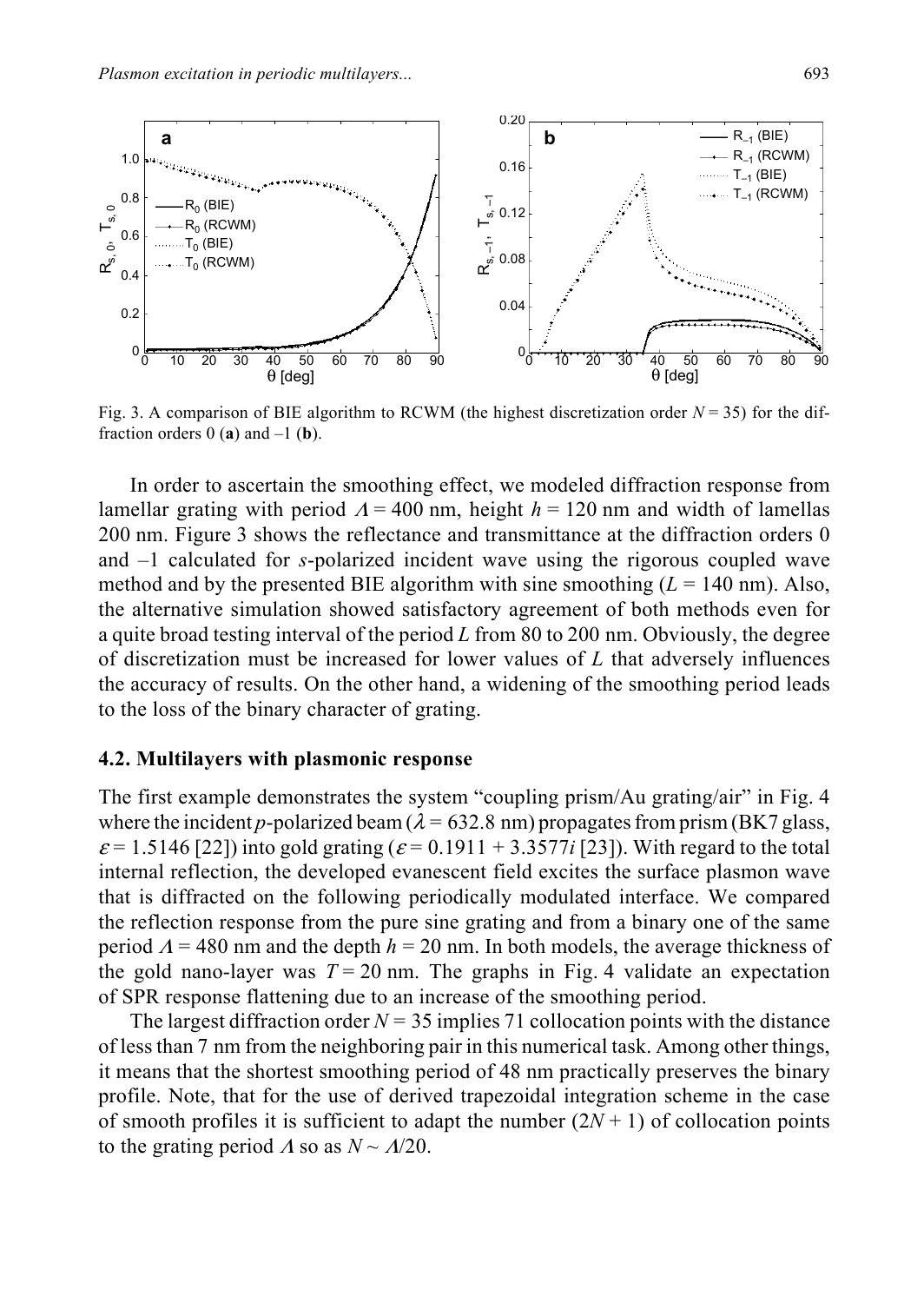

Fig. 4. Surface plasmon excitation in binary coupling system (*N* = 35, diffraction order 0). Binary grating scheme (**a**). Reflectance by increasing period of smoothing *L* (**b**).

In the next group of numerical tests we simulated the dependence of plasmonic response on such governing geometrical parameters as grating period or depth of groves. We modeled the same diffraction system as in the previous application, however with smooth sine interface gold–air (Fig. 5**a**).



Fig. 5. Surface plasmon excitation in a smooth periodical coupling system (sine profile, *N* = 15). Grating scheme (the thickness  $T = 15$  nm fixed) (a). Reflectance by increasing grove depth  $h$  (b).

The reflectance for a light beam propagating from prism to grating exhibits, at a zero diffraction order, the SPR response illustrated in Figs. 5**b** and 6**a**. In both cases, we fixed the averaged thickness  $T = 15$  nm of the gold nano-layer. Figure 5**b** demonstrates simultaneous increased depth of resonance dips and the boundary profile height by the preserved grating period  $\Lambda = 350$  nm. Especially, the last value  $h = 30$  nm means that the periodic profile attains the planar interface prism–gold.

If the period of grating  $\Lambda$  is close to incident field wavelength  $\lambda = 632.8$  nm, the SPR effect becomes very expressive. This fact is illustrated in Fig. 6**a** by fixed depth of groves  $h = 20$  nm. In practice, the described properties have an indispensable role in sensing the elements design based on the SPR effect.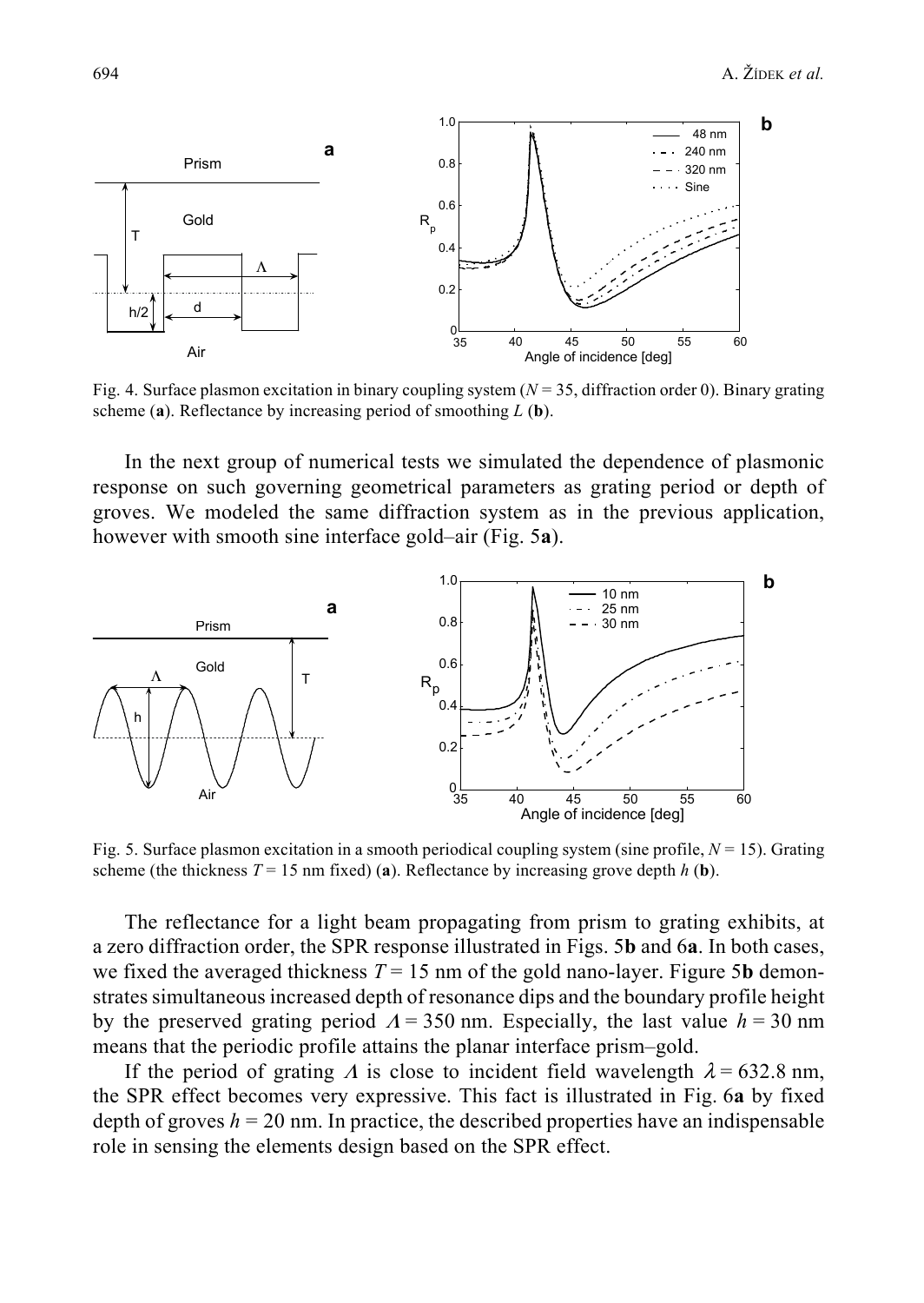

Fig. 6. SPR in the system as in the Fig.  $5a$  – the dependence on grating period  $\Lambda$  ( $T = 15$  nm,  $h = 20$  nm) (a). Localized SPR by opposite propagation direction – dependence on the depth *h*  $(T = 15$  nm,  $\lambda = 350$  nm) (**b**).

A profoundly different situation occurs if the light beam propagates through the introduced structure in the opposite direction. The optical coupling does not occur due to the total internal reflection, however, the plasmon generation can also be reached in the form of a pair of so-called localized plasmons. This result is clearly presented in Fig. 6**b**, again for the grating period 350 nm. Obviously, the character of response is predetermined by the geometrical attributes of the grating as well. One of typical cases is demonstrated in Fig. 6**b** for the transmitted field. Similarly as in the example 5**b**, we modeled an influence of the varying depth of the grating profile, and thereby its period 350 nm remains unchanged. We can also see that a change of grove height influences the angular position of the resonant state excited only for the low incidence angles.

The method of BIE offers significant advantage in the diffraction problems characterized by over-coated interfaces, for which the other techniques are not appli-



Fig. 7. A couple of over-coated sine profiles (a). Transmittance by changing refraction index  $n_a$  of ambient  $(T = 15$  nm,  $A = 350$  nm,  $h = 20$  nm,  $N = 15$ ) (**b**).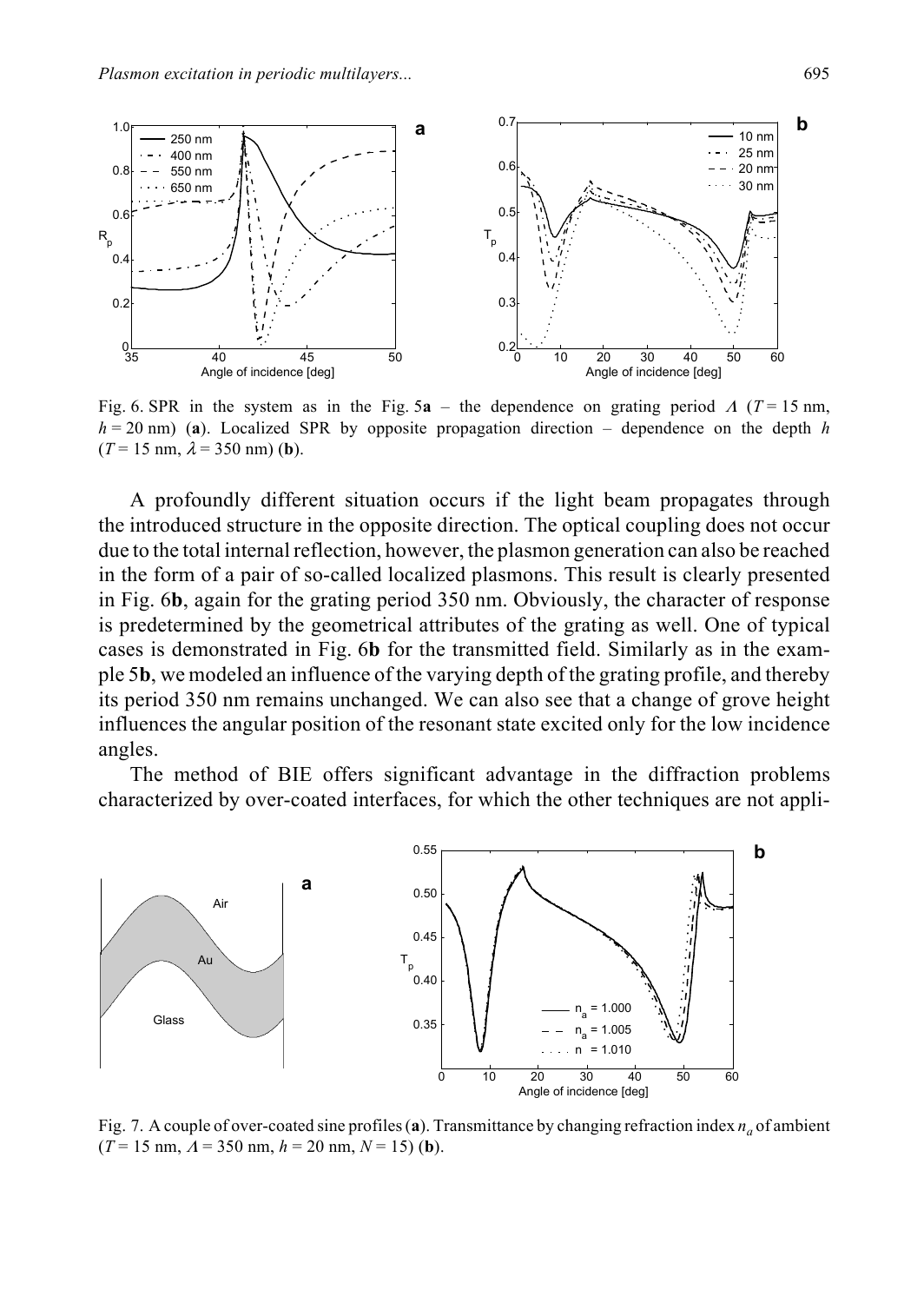cable (RCWM) or bring realization troubles. In the last example we illustrate the computational ability of a derived algorithm for a double of sine profiles (Fig. 7**a**). In this case, we emphasize the sensitivity of optical SPR systems to very small variations in the optical function of ambience that is usually an exploited feature in sensing element design.

We modeled the situation when the incoming beam propagates from air superstrate. As we can see in Fig. 7**b**, the successive increase of the refraction index with the step  $\Delta n_a = 0.005$  gives rise to a pronounced angular shift of resonance minima. This one is more expressive for larger angles of incidence, for which the influence of air–Au interface prevails.

## **5. Conclusions**

We have presented a numerical study of the optical response from a periodically modulated lamellar grating. As a theoretical tool, the method of boundary integral equations was used that enables a solution for relatively general types of periodic interfaces to be found. We showed an implementation for an optical multilayer; moreover, we proposed an analytical smoothing of a general profile that enables sufficient accuracy.

We validated the applicability of the introduced computational scheme to the effects leading to plasmon excitation for both principal cases, *i*.*e*., surface plasmons generated in a prism-coupling system (in Kretschmann configuration) or localized plasmons in a metallic grating on a dielectric substrate. We demonstrated in which manner the structural parameters of a periodic nano-layer modify diffraction response. Obtained results confirm the promising potential of using BIE in a variety of optical applications.

*Acknowledgements* – This work has been partially supported by the IT4 Innovations Centre of Excellence Project, reg. no. CZ.1.05/1.1.00/02.0070.

#### **References**

- [1] HOMOLA J., YEE S.S., GAUGLITZ G., *Surface plasmon resonance sensors: review*, Sensors and Actuators B: Chemical **54**(1–2), 1999, pp. 3–15.
- [2] HUTTER E., FENDLER J.H., *Exploitation of localized surface plasmon resonance*, Advanced Materials **16**(19), 2004, pp. 1685–1706.
- [3] PETIT R., [ED.], *Electromagnetic Theory of Gratings*, Springer, Berlin, 1980.
- [4] NEVIÈRE M., POPOV E., *Light Propagation in Periodic Media: Differential Theory and Design*, Marcel Dekker, New York, 2002.
- [5] BAO G., COWSAR L., MASTERS W., [EDS.], *Mathematical Modeling in Optical Science*, SIAM, Philadelphia, 2001.
- [6] GLYTSIS E.N., GAYLORD T.K., *Rigorous three-dimensional coupled-wave diffraction analysis of single and cascaded anisotropic gratings*, Journal of the Optical Society of America A **4**(11), 1987, pp. 2061–2080.
- [7] LIFENG LI, *Formulation and comparison of two recursive matrix algorithms for modeling layered diffraction gratings*, Journal of the Optical Society of America A **13**(5), 1996, pp. 1024–1035.